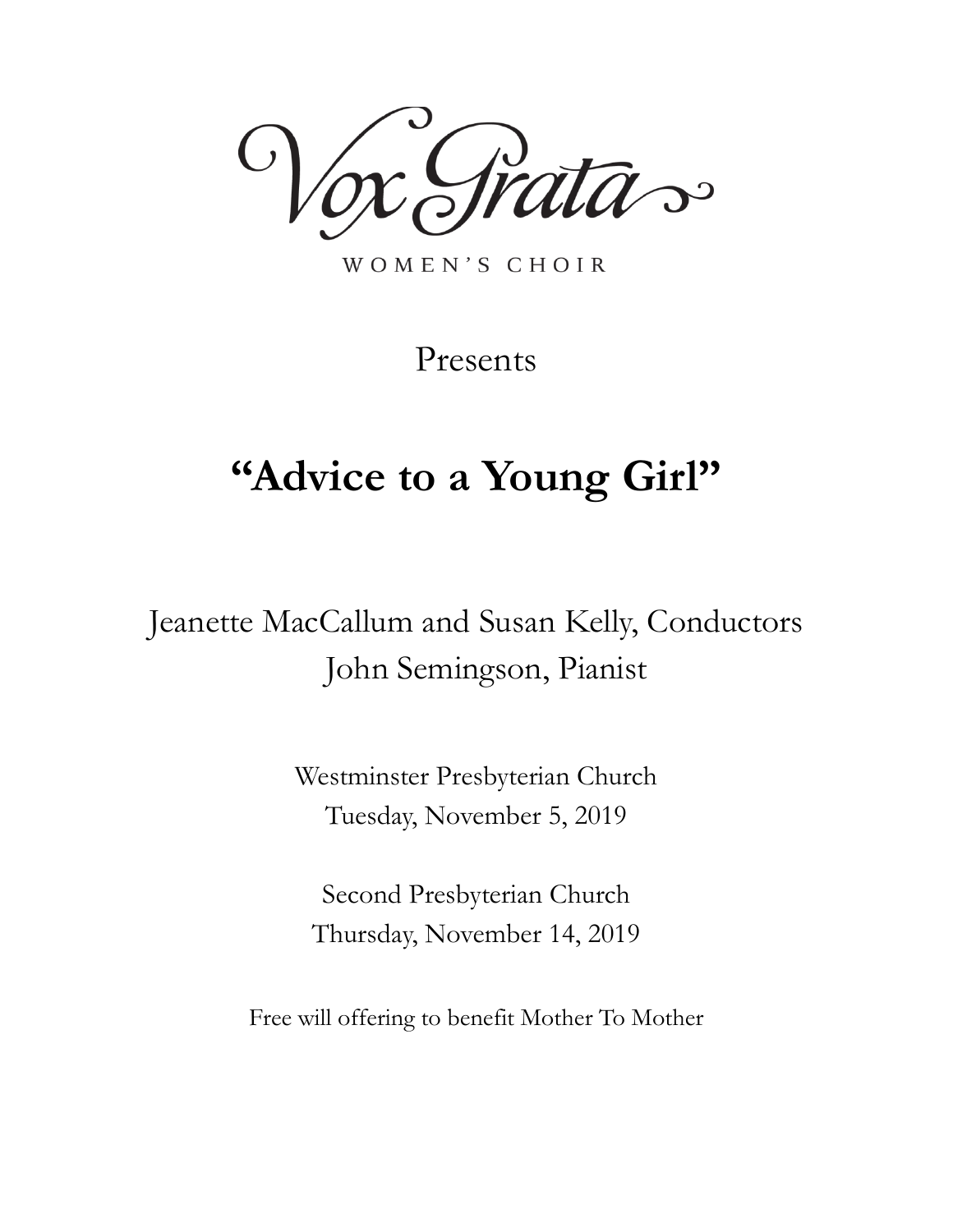# **Advice to a Young Girl**

Please silence all cell phones and pagers for the duration of the program.

|                                              | <b>Be Bold!</b>                        |                    |
|----------------------------------------------|----------------------------------------|--------------------|
| I Have a Voice                               |                                        | Moira Smiley       |
| Advice to a Girl                             | <b>Honor Your Autonomy</b>             | Karen P. Thomas    |
| what i want                                  | <b>Be Mindful</b>                      | Stephen Smith      |
| Now I Become Myself                          | Live in the Moment                     | Gwyneth Walker     |
| Richer for Her<br>Elizabeth Browne, cello    | <b>Make the World a Better Place</b>   | Andrea Ramsey      |
| Breathe in Hope                              | Live as an Activist                    | Dale Trumbore      |
| The Peace of Wild Things                     | <b>Find Solace in Nature</b>           | Joan Szymko        |
| Truth                                        | <b>Remember that You are Beautiful</b> | Andrea Ramsey      |
| A Breath of Kindness<br>Jane Kirchner, flute | <b>Seek Acceptance</b>                 | Lane Johnson       |
| Your One and Only Life                       | <b>What Will You Do?</b>               | arr. Stephen Smith |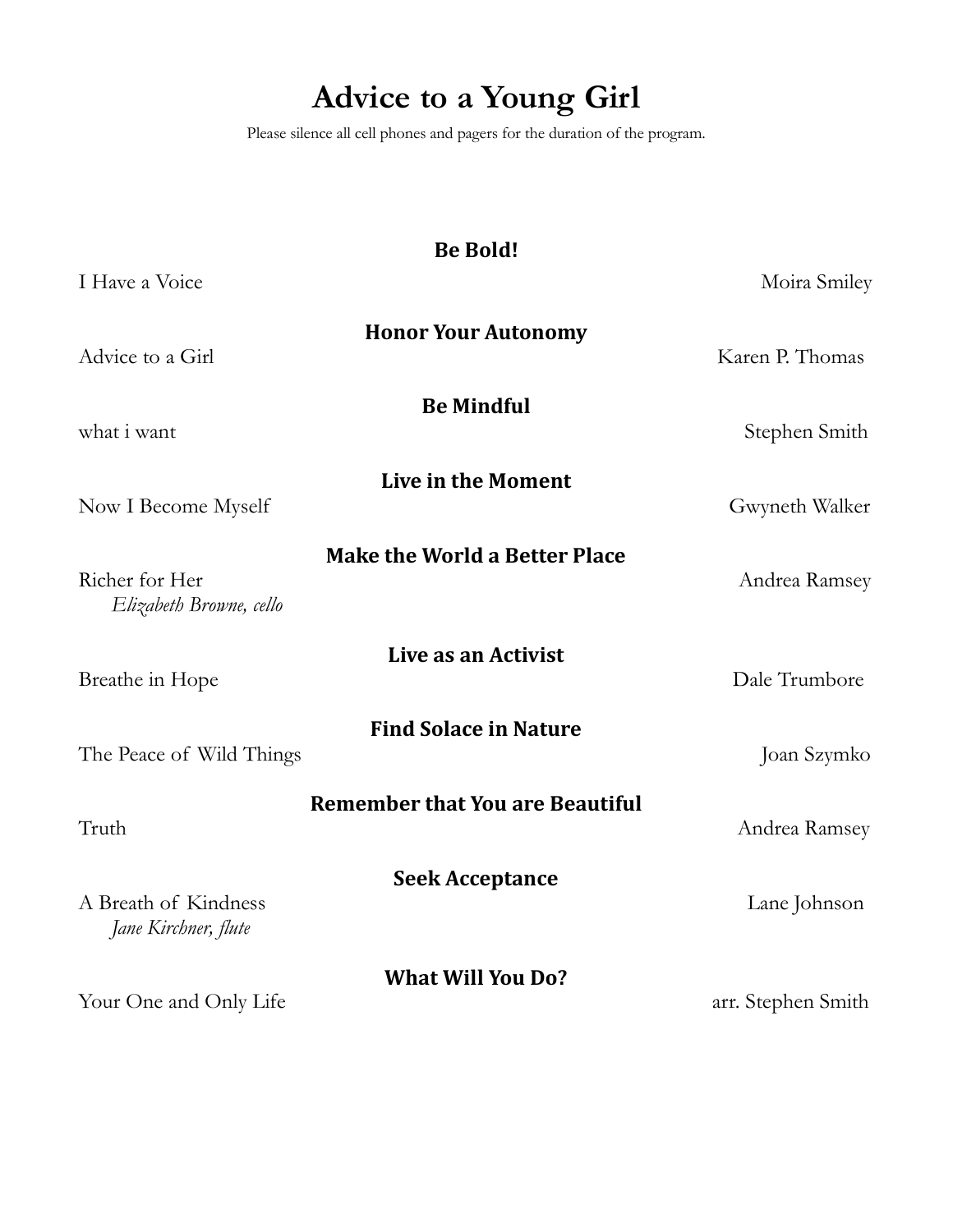## **Vox Grata Women's Choir**

#### **Soprano 1**

Hannah Baisley Catherine Birdsong Broyles Brittany Carnegis Anne Louise Jones Dina Mañalac Marlayna Maynard Mary Catherine Mousourakis Diana Neely Kelsey Pate Libby Skolnik Sharon Warfield

#### **Alto 1**

Annabelle Absar Jennifer Adam Julie Birdsong Kelly Christie Jane-Coleman Cottone Amy Kadish Jane Kirchner Suzie Lane Mary Louise McCullough Janet Salyer Rosie Smith Krysta Waldrop

### **Soprano 2**

Jan Allison Allison Asarch Jennifer Barnes Katy Burrows Ella Chapman Susan Kelly Janice Kemp Erika Milner Jenna Payne Mareike Sattler Sandra Shepherd Morgan Tingle Sara Tate Takeuchi

### **Alto 2**

Sara Chang Sylvia Leins Caitlyn Lovell Jeanette MacCallum Linda McFadyen-Ketchum Dory Miller Bridget Simpson Karen Weir

**Jeanette MacCallum** is the Director of Music Ministries at Second Presbyterian Church in Nashville, TN and founder and Artistic Director of *Vox Grata.* She previously served as an Adjunct Professor in music theory and history at Belmont and Lipscomb Universities. In addition, she served as the Director of Choral Activities at Saint Cecilia Academy in Nashville, TN, from 2002 to 2012, where she conducted various ensembles and taught AP Music Theory. During her tenure at Saint Cecilia, the Advanced Choir received superior ratings at all regional and state adjudication festivals in which it participated. In addition, the St. Cecilia Advanced Choir performed at ACDA and TMEA state conferences. Jeanette led the St. Cecilia Choir on performance tours to Carnegie Hall, Canada and Italy. In 2007, the Saint Cecilia Choir performed by invitation at the *Ospedale della Pietà* and the *Ospedale dei Derelitti* in Venice. Her students earned positions in numerous All-State and ACDA Honor Choirs.

Reared in Princeton, New Jersey, Jeanette's passion for choral music began as a member of the distinguished Princeton High School Choir. She received her musical education at the Eastman School of Music and Belmont University, and received the Master of Church Music degree from Belmont. A frequent adjudicator and clinician, Jeanette has directed choirs at the Blair School of Music at Vanderbilt University, as well as at Westminster Presbyterian Church in Nashville, TN. She is the Past President of Tennessee ACDA and has served as the Tennessee Chair for Women's Choir Repertoire and Standards. Jeanette is the Past President and Treasurer of the Middle Tennessee Vocal Association. She is also the author of *"The Sacred Choral Works of the Venetian Ospedali,"* published by GIA in *"Conducting Women's Choirs: Strategies for Success,"* Debra Spurgeon, Editor and Compiler (2012).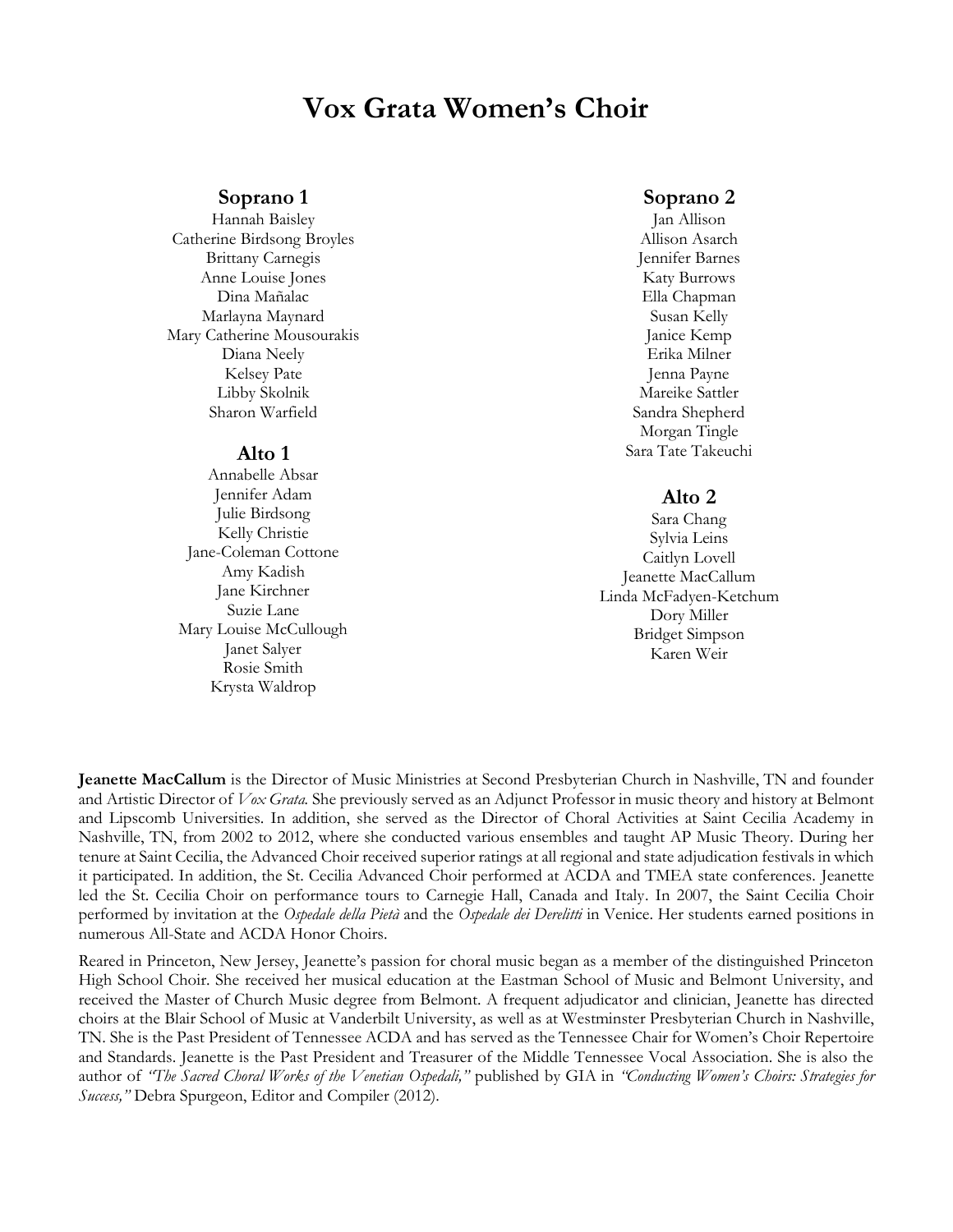**Dr. Susan Kelly** serves as Assistant Professor of Music/Choral Director at Tennessee State University. She directs the University Choir and Meistersingers, teaches classes in Music Education and Conducting, teaches Applied Voice, and serves as advisor for Club V, the student vegan organization. Aside from her work at TSU, Susan is the Associate Conductor for the Vox Grata Women's Choir, and serves as a soprano section leader at Westminster Presbyterian Church. Additionally, she sings soprano with the Tennessee Chamber Chorus, a professional choir based in East Tennessee and The Cecilia Ensemble, a professional choir based in Augusta, Georgia.

Before coming to Tennessee State University, Dr. Kelly taught at Abington Heights High School in Clarks Summit, Pennsylvania, where she directed the 120-voice Concert Choir, the Women's Ensemble, the Men's Ensemble, and served as music director for the musical. She was also the director of the Cantare Choir of The Choral Society of Northeast Pennsylvania, a community high school women's ensemble that performed at both state ACDA and PMEA conferences. She also served as the Director of Music at First Presbyterian Church of Clarks Summit, and sang soprano with The Lyric Consort, an eight-voice vocal ensemble.

Susan holds undergraduate degrees in Music Education and English Education from Wilkes University, a Master of Music degree in Vocal Performance and Choral Conducting from Temple University, and a Doctor of Musical Arts degree in Choral Conducting from the University of South Carolina. Prior to her move to TSU, Susan was active in both PMEA, in which she served as Choral Coordinator of District 9, and ACDA, in which she served as President-Elect Designate of ACDA-PA. Currently she is serving as the President for ACDA-TN.

**Dr. John W. Semingson** serves as Accompanist for Vox Grata Women's Choir. Since 2001, John has served as the Director of Music Ministries for Westminster Presbyterian Church – Nashville, where he oversees a multi-faceted music program of nine choirs involving over 200 children, youth, and adults. John holds the Doctor of Musical Arts degree in choral conducting, the Master of Church Music in both conducting and organ, and the Bachelor of Music in organ performance. He has conducted and/or served as an accompanist for church, community, and university choirs in Illinois, New Jersey, North Carolina, and Tennessee over the past 30 years.

## **Mission of Vox Grata**

Vox Grata is comprised of joyful women who, out of gratitude for the fullness of their own lives, possess a desire to sing together for the benefit of others. The group performs repertoire that expresses a uniquely feminine spirit, especially works that promote the best interests of women in society. Vox Grata sings concert programs that directly benefit the needs of women in the Nashville community. Vox Grata is a 501(c)(3) nonprofit, tax-exempt organization.

To be added to our mailing list, for information about supporting Vox Grata or to find out about auditions and upcoming events, please visit our website at [www.voxgrata.com,](http://www.voxgrata.com/) or visit our Facebook page at [https://www.facebook.com/VoxGrata.](https://www.facebook.com/VoxGrata)

100% of the contributions received at this program will benefit Mother To Mother, a nonprofit that provides vital health, safety and wellness items for infants and children in need through a network of social workers, nurses, agencies and local hospitals. All donations to Mother To Mother are tax-deductible.

# **Special Thanks**

**Vox Grata Board of Directors** – Jim Aderhold, Jan Allison, Jill Austin, St. Clair Blue, Kelly Christie, Teresa Davidson, ,Jane Ferrell, Susan Hassell, Vanessa Jackson, Denise Linn, Carla Lovell, Jeanette MacCallum, and Vicky Tarleton **Kevin Edlin**, audio engineer **Jeff Davidson**, videography **Joe DeBusk,** AV and sound reinforcement **Ian Petty,** website and graphic design **Rev. Dr. Mary Louise McCullough**, Pastor, **Second Presbyterian Church Dr. John Semingson**, Director of Music Ministries, **Westminster Presbyterian Church**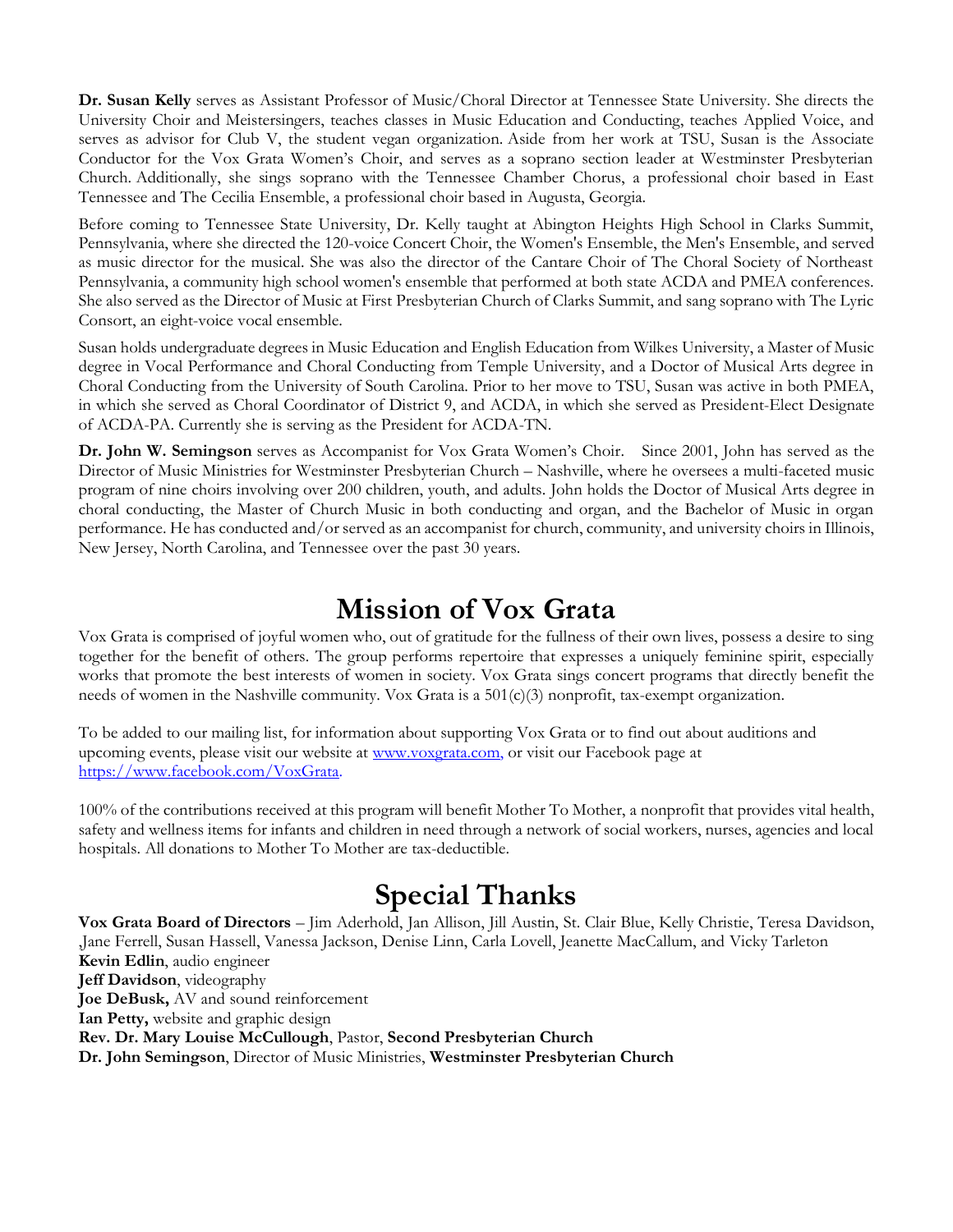# **Texts**

### **I Have a Voice** (text by the composer)

Listen, speak out, listen, sing! Take the space, make a sound. I have a voice! It trembles and it shakes like thunder. You have a voice. We have a voice, a voice inside, buried inside. A sound! Wake the sleeping lioness. Thunder catches my heart! Thunder fills my lungs! Thunder takes my breath! Thunder fills my lungs! I can listen to you now, and I can hear you without fear. I can speak clearly now, and I know that love is near. I am not afraid. I am not alone. I have a voice. You have a voice. We have many voices. We have a voice!

### Advice to a Girl (text by Sara Teasdale)

No one worth possessing Can be quite possessed; Lay that on your heart, My young angry dear; This truth, this hard and precious stone, Lay it on your hot cheek, Let it hide your tear. Hold it like a crystal When you are alone And gaze in the depths of the icy stone. Long, look long and you will be blessed: No one worth possessing Can be quite possessed.

### **what i want** (text by Pat Lowther)

what i want is to be blessed what i want is a cloak of air

the light entering my lungs my love entering my body the blessing descending like the sky sliding down the spectrum

what i want is to be aware of the spaces between stars, to breathe continuously the sources of sky, a veined sail moving, my love never setting foot to the dark anvil of earth.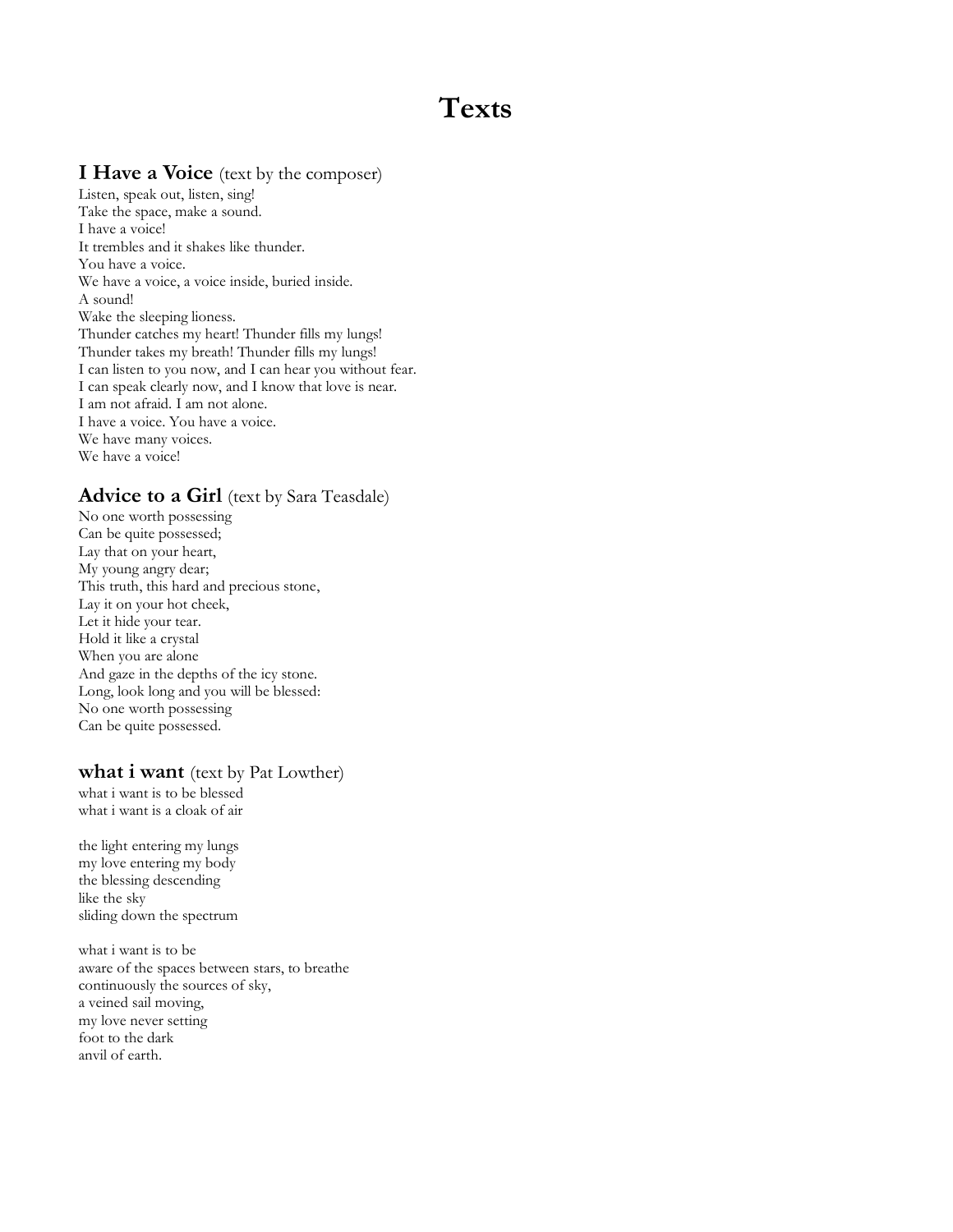#### **Now I Become Myself** (text by May Sarton)

Now I become myself. It's taken Time, many years and places; I have been dissolved and shaken, Worn other people's faces, Run madly, as if Time were there, Terribly old, crying a warning, "Hurry, you will be dead before—" (What? Before you reach the morning? *Or the end of the poem is clear? Or love safe in the walled city?)* Now to stand still, to be here, Feel my own weight and density! The black shadow on the paper Is my hand; the shadow of a word As thought shapes the shaper Falls heavy on the page, is heard. All fuses now, falls into place From wish to action, word to silence, My work, my love, my time, my face Gathered into one intense Gesture of growing like a plant. As slowly as the ripening fruit Fertile, detached, and always spent, Falls but does not exhaust the root, So all the poem is, can give, Grows in me to become the song; Made so and rooted so by love. Now there is time and Time is young. O, in this single hour I live All of myself and do not move. I, the pursued, who madly ran, Stand still, stand still, and stop the sun!

#### **Richer for Her** (text from poem *For the Love of the World* by Charlotte Tall Mountain)

For the love of a tree, she went out on a limb. For the love of the sea, she rocked the boat. For the love of the earth, she dug deeper. For the love of the stars, she let her light shine. For the love of spirit, she nurtured her soul. For the love of the Goddess, she drew down the moon. For the love of a good time, she sowed seeds of happiness. For the love of family, she reconciled differences. For the love of her enemies, she suspended judgment. For the love of community, she mended fences. For the love of herself, she acknowledged her worth.

And the world was richer for her.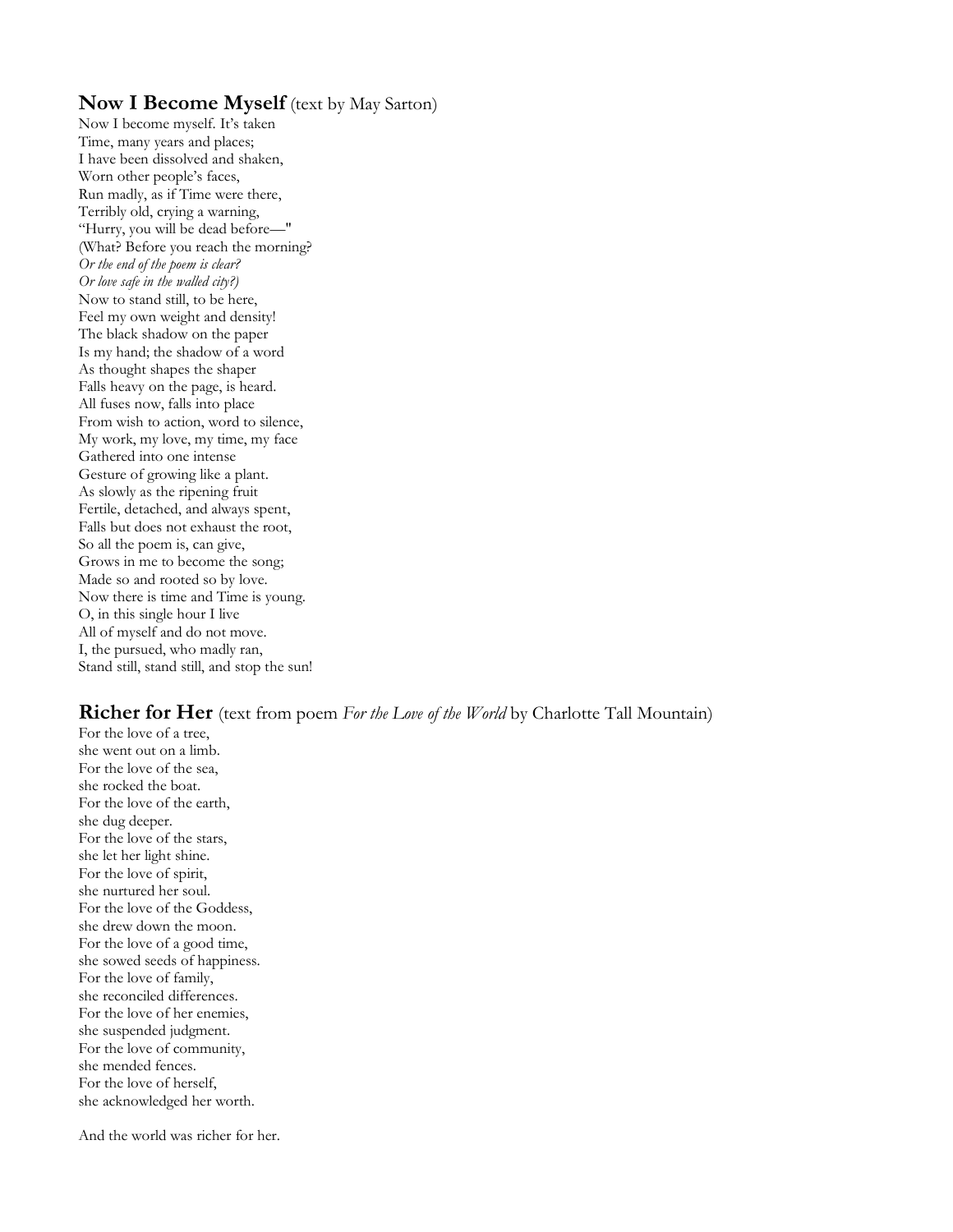#### **Breathe in Hope** (text by Maya Jackson)

What would we do if we didn't have the privilege of being distracted

I know life has to move on.

I know we must honor our personal lives. I know we must not live in darkness. I know we must celebrate the grace in our humanity. To keep our lungs from collapsing. We must breathe in hope. And so have I. Taken in joy. And beauty. And selfishness. And frivolity. And laughter. We are wonderful. Humans. We find the light.

But I fear the moment passing. Already distracted from the fire though the smoke is still filling our lungs.

This is going to sound wrong. But I hope this pain lasts.

I hope that it holds. I don't want to heal just yet.

We have become experts at recovery. I hope we become expert at Revolution.

#### **The Peace of Wild Things** (text by Wendell Berry)

When despair for the world grows in me and I wake in the night at the least sound in fear of what my life and my children's lives may be, I go lie down where the wood drake rests in his beauty on the water, and the great heron feeds. I come into the peace of wild things who do not tax their lives with forethought of grief. I come into the presence of still water. And I feel above me the day-blind stars waiting with their light. For a time I rest in the grace of the world, and am free.

#### **Truth** (text by Gardenia Bruce)

My roots are earth, muddy river and honeysuckle Sturdy and rigid, like farmhouse planks.

I shared a sisterhood with the amber grasses, My dreams climbed endlessly, like the kudzu in July I shared a sisterhood with the amber grasses, My dreams climbed endlessly, no end in sight.

In nature, in naïve youth, all the forest was possible, All the pasture was my own. My mother told me I was beautiful. And I believed her then, why shouldn't I?

There is no doubt in a pond, Insecurity does not grow in a meadow. It will not sprout beneath the southern pines. It is planted by the boys on the school bus. Tended by the words of small minds. And words may wound you, but are they true?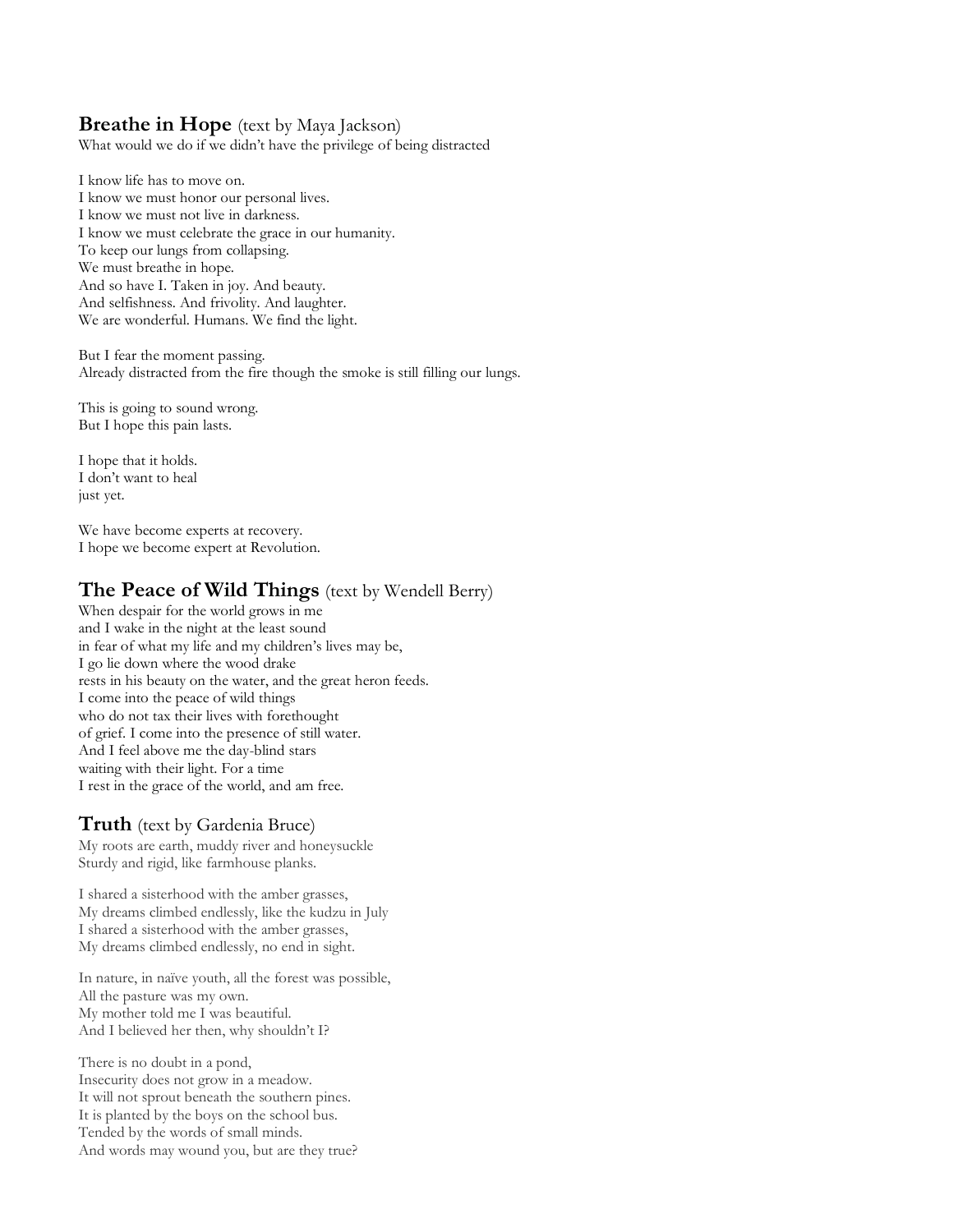You are beautiful, you are enough, You must believe in that, believe the truth.

My roots are earth, muddy river and honeysuckle. My roots are beautiful. My roots are strong.

### **A Breath of Kindness** (text by Dinah Maria (Mulock) Craik)

Oh, the comfort – The inexpressible comfort of feeling safe with a person, Having neither to weigh thoughts, Nor measure words – but pouring them All right out  $-$  just as they are  $-$ Chaff and grain together – Certain that a faithful hand will Take and sift them – Keep what is worth keeping – and with the breath of kindness Blow the rest away.

### Your One and Only Life (text by Susan Crowe)

About a thousand years ago, when I was very young, My hair burned like the sea beneath an ever-rising sun; My blood ran thick with promise, I was tender to the bone; But now I'm Evangeline, made of stone.

This is your one and only life. What will you do?

Now the meteors of August, they fly all through my hair. The day will come when I will rise to find my eye less fair; And this body scorched by beauty and these hands I left unplayed – What was I waiting for, afraid?

This is your one and only life. What will you do?

You can dream, you can imagine, you can simply hope and pray, You can save yourself for glory, you can wait til judgement day; You can hold out til you stand a breath away from heaven's gate; Your day of redemption will come – too late.

This is your one and only life. What will you do?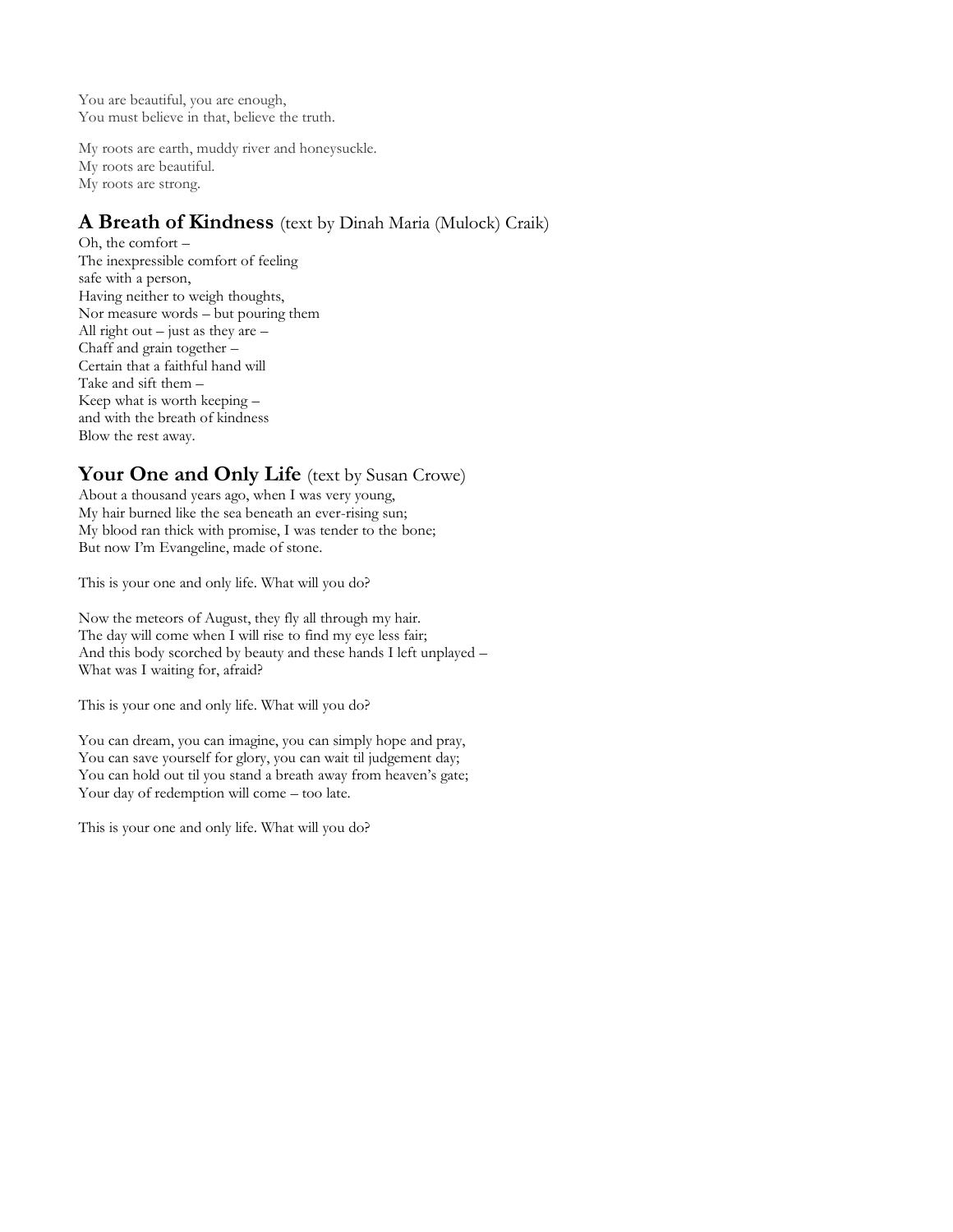# **Program Notes**

#### **I Have a Voice** Moira Smiley

Moira Smiley is a singer/composer. Her remarkable career has produced award-winning ensembles, and recordings of experimental, emotional music. Always improvisational in her approach, Moira marries her study of traditional folksong with an avant-garde sensibility. She accompanies herself on banjo, accordion, piano and percussive movement while performing solo, or with her vocal group, VOCO. She is well-known and beloved around the world as a choral composer and arranger, with millions of singers worldwide singing her music, and a Carnegie Hall concert featuring her music coming in 2020. In 2018 she released her latest solo album and choral songbook, *Unzip The Horizon*.

In the composer's words, "to say 'I have a voice' could explore both the physical, speaking/singing voice and the more existential voice, or 'what you want to say in the world.' Writing this piece was an encouragement to myself, and to all of us to keep trying to find and use our voices to change the world, even if we sometimes feel weak, unsure, faltering. In the piece's unfolding, the breath wakes us. We find ourselves in wonder at the bowl of sky around us, by our tiny presence in a giant cosmos. We explore the world around us, then our own physicality through sound and movement. We see and hear each other, and discover that when we're in harmony and solidarity we are thunderously powerful. This was begun in response to the tides of racism, sexism and greed that greet us in the news on many days. 'What can I do?' I often find myself asking. Over and over I see that my work is to stay awake, responsive, and encourage others to aspire to the same. As I wrote, I imagined YOU, women of all stripes, singing this, encouraging each other, being encouraged, and shedding all shyness, exclaiming "HA!!" - while you sing, stomp and clap!"

This piece is taken from a *The Singer's Path*, a five-movement choral cycle on poetry by Sara Teasdale. The poems chosen for this cycle are those texts that are particularly relevant to young women, and which lent themselves to an exploration of life journeys. The work was commissioned by the Young Women's Choral Projects of San Francisco.

Karen P. Thomas, composer and conductor, is the Artistic Director and Conductor of the Seattle Pro Musica. Her compositions are performed and broadcast throughout the world, by groups such as The Hilliard Ensemble and the Vocal Consort of Brussels. Her works are published by Santa Barbara Music Publishing, and have been featured at numerous ACDA and AGO conferences. A prizewinning composer, she has received grants from the NEA, The American Academy and Institute of Arts and Letters, and Meet the Composer, among numerous others.

This breathtakingly stunning and life-affirming song is based upon a poem by Pat Lowther. The composition was written for Vancouver-based Elektra Women's Choir by its accompanist, Stephen Smith. The melody is well crafted and harmonized, with lovely contours and shapes, making it very satisfying to the singer. The poem, a simple plea for light and blessing, conveys the spirit of mature love, the kind never fully realized by the poet, Pat Lowther who was tragically murdered by her second husband. One of her latest works, this poem was found in a manuscript at the time of her death. Its title, spelled with lower-case letters, may indicate the poet's sense of herself within the universe as an "i," not an "I," and to emphasize that the phrase "what i want" is not an egocentric demand, but a prayer for blessing.

#### **Now I Become Myself**Gwyneth Walker

This choral setting of May Sarton's poem aims to capture the process of growing into one's own self as a complete person. Thus, the opening eight measures present forceful chords in piano and chorus—the strength of knowing oneself. This section is an introductory statement. The main portion of the song then begins with rapid accompaniment patterns and vocal effects ("t k t k") to represent a clock and the scattered and scurrying person, running through life, searching. The music slows with the words "Now to stand still…" The self-discovery process is unfolding. The scurrying patterns return, this time yielding to a full growth into the glorious final statement: "I, the pursued, who madly ran, stand still, stand still, and stop the sun!" And the opening piano chords now return in triumph beneath the chorus.

Gwyneth Walker, a former composition faculty member at Oberlin College Conservatory, currently resides in Vermont. Her catalog includes over 130 commissioned works for orchestra, band, chamber ensemble and choir. Her compositional output for women's choirs is significant in both quantity and quality.

#### **what i want Stephen Smith** Stephen Smith

**Advice to a Girl Advice to a Girl Advice to a Girl Advice to a Girl Karen P. Thomas**